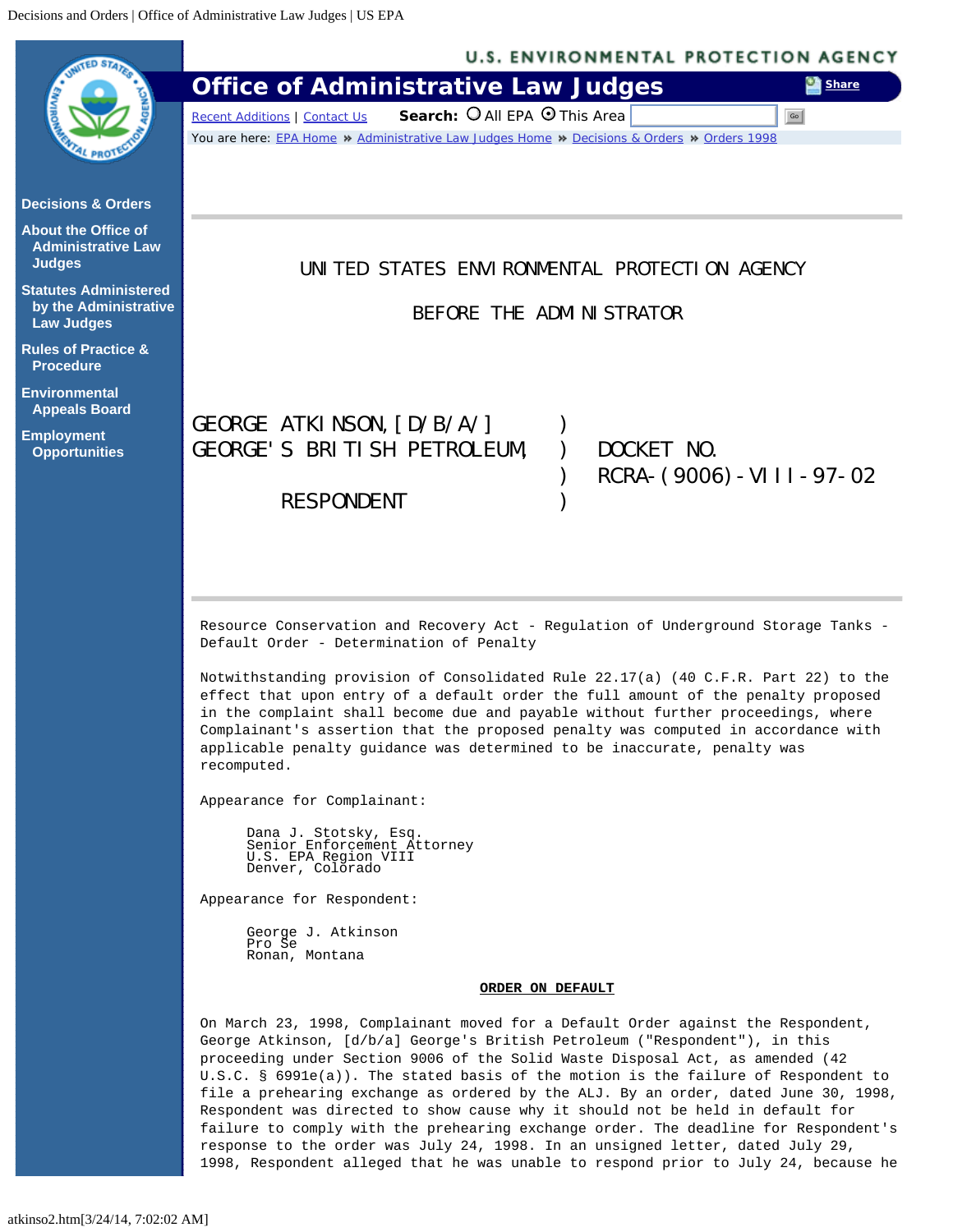was out of town on family business. Respondent further alleged that he could not respond to the [order for a prehearing exchange] because the information was unavailable to him by the time of the previous deadline.

On August 27, 1998, Complainant filed a renewed motion for entry of default and issuance of a default order. In accordance with Rule 22.17 of the Rules of Practice (40 C.F.R. Part 22), a party may be found in default "after motion or sua sponte, upon failure to comply with a prehearing or hearing order of the Presiding Officer..." For the reasons discussed below, Complainant's motion is granted and Respondent is found to be in default.

The one count complaint, filed on May 30, 1997, charged Respondent with failure to respond to a confirmed release of a petroleum substance, as required by 40 C.F.R. § 280.60, and failure to replace a cracked compression fitting on copper blowback tubing on the turbine pump for an unleaded gasoline tank, as required by 40 C.F.R. § 280.33. For these alleged violations, it was proposed to assess Respondent a penalty of \$13,700.

Respondent George Atkinson, appearing pro se, filed a letter-answer by facsimile, dated August 25, 1997, denying that any inspection of his facility had taken place, denying the existence of any leak, and denying Complainant's jurisdiction to enforce Solid Waste Disposal Act provisions with respect to Respondent.  $(1)$ Respondent alleged that the proposed penalty was excessive and inappropriate and requested a hearing.

On September 29, 1997, the ALJ issued a prehearing order requiring Complainant and Respondent to exchange specified prehearing information on or before November 21, 1997. Complainant filed its prehearing exchange by the mentioned date. Documents contained in Complainant's submission include a report of an EPA inspection of Respondent's facility conducted on January 22, 1997, and its attachment, a report of a 1996 inspection of Respondent's facility by the Montana Department of Environmental Quality (DEQ). These documents support Complainant's assertions concerning the release of a petroleum substance, Respondent's failure to respond thereto and his failure to replace the cracked compression fitting.

Respondent did not respond to the order that it file a prehearing exchange. Respondent was directed to furnish the factual basis for the denial of the

allegation that its facility was inspected on January 22, 1997,  $\frac{(2)}{2}$  $\frac{(2)}{2}$  $\frac{(2)}{2}$  to state the factual basis for denying the allegation that Respondent was notified of a release by the Montana DEQ and that Respondent failed to correct the cause of the alleged leak. Additionally, Respondent was directed to furnish data such as financial statements or a copy of his income tax returns, if he were contending that assessment of the proposed penalty would jeopardize his ability to remain in business.

As noted at the outset of this order, Complainant, pointing to Respondent's failure to respond in any way to the prehearing exchange order, filed a motion for a default order on March 23, 1998. Respondent did not file any response to the motion. On June 30, 1998, the ALJ issued the previously mentioned order to show cause and on July 29, 1998, five days after the July 24 date set by the order, Respondent filed the response recited above. The response did not state whether the prehearing information which was allegedly unavailable on November 21, 1997, the date it was due to be filed, had since become available or describe the efforts made, if any, to obtain the information. More importantly, Respondent has not to date cured its default by submitting the information or, given any indication that he intends to do so.

Based on the entire record, primarily the January 1997 EPA inspection report, I make the following:

## Findings of Fact

1. Respondent owns and/or operates, and, at all times relevant to the complaint in this matter, owned and/or operated nine underground storage tanks (USTs)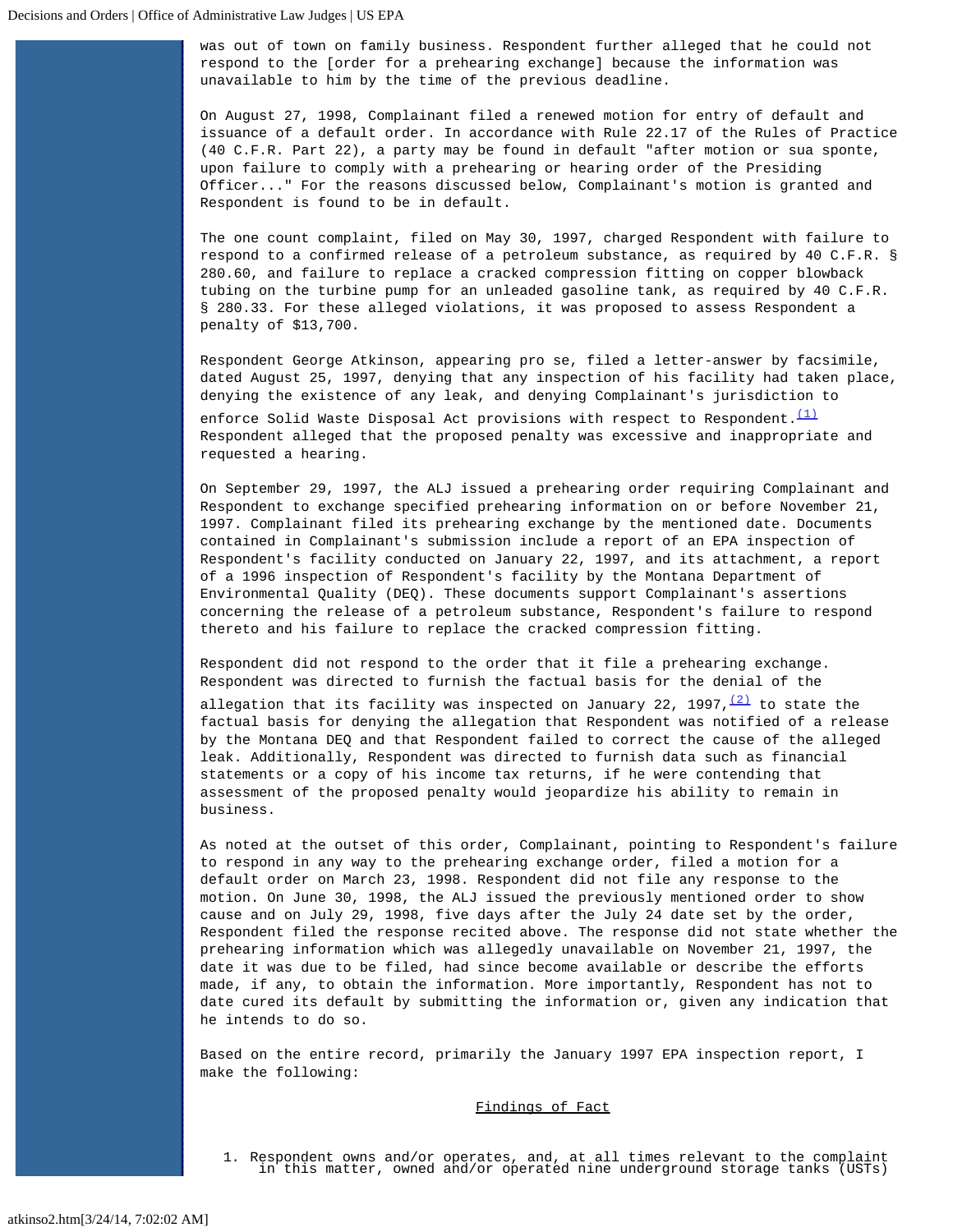- 
- at a facility at 1018 Highway 93 South, Ronan, Montana. This facility,<br>formerly known as George's Exxon and presently known and doing business as<br>George's British Petroleum, is a retail outlet for motor vehicle fuels. (EPA
- 4. On January 8, 1997, after receiving information indicating continued releases<br>from the facility, Montana DEQ re-inspected the facility and found that the<br>automatic Tank Gauging (ATG) system had not been used since the J
- 
- 
- Report, at 2-5).<br>In the introduction to this order, Respondent has failed to submit<br>prehearing information as directed by the ALJ. Information Respondent<br>directed to submit included the factual basis for the denial of the<br>
- 8. After a base penalty is determined from the matrix, adjustments are then made to the matrix value to determine the initial penalty target figure. These adjustments include violator specific adjustments such as the violator's<br>cooperation, willfulness, and history of noncompliance: an environmental<br>sensitivity multiplier based on the environmental sensitivity associated<br>wit
- (1.14-21). Because no compromise has been effected, settlement adjustments<br>are not applicable in this case.<br>In calculating the proposed penalty herein, Complainant considered both the<br>potential for harm and the extent of
- 

## **Conclusions**

1. Information Respondent was directed to provide in the ALJ's letter-order,<br>dated September 29, 1997, was central to the issue of his liability for the<br>violations alleged in the complaint and to a defense to the amount of allegations.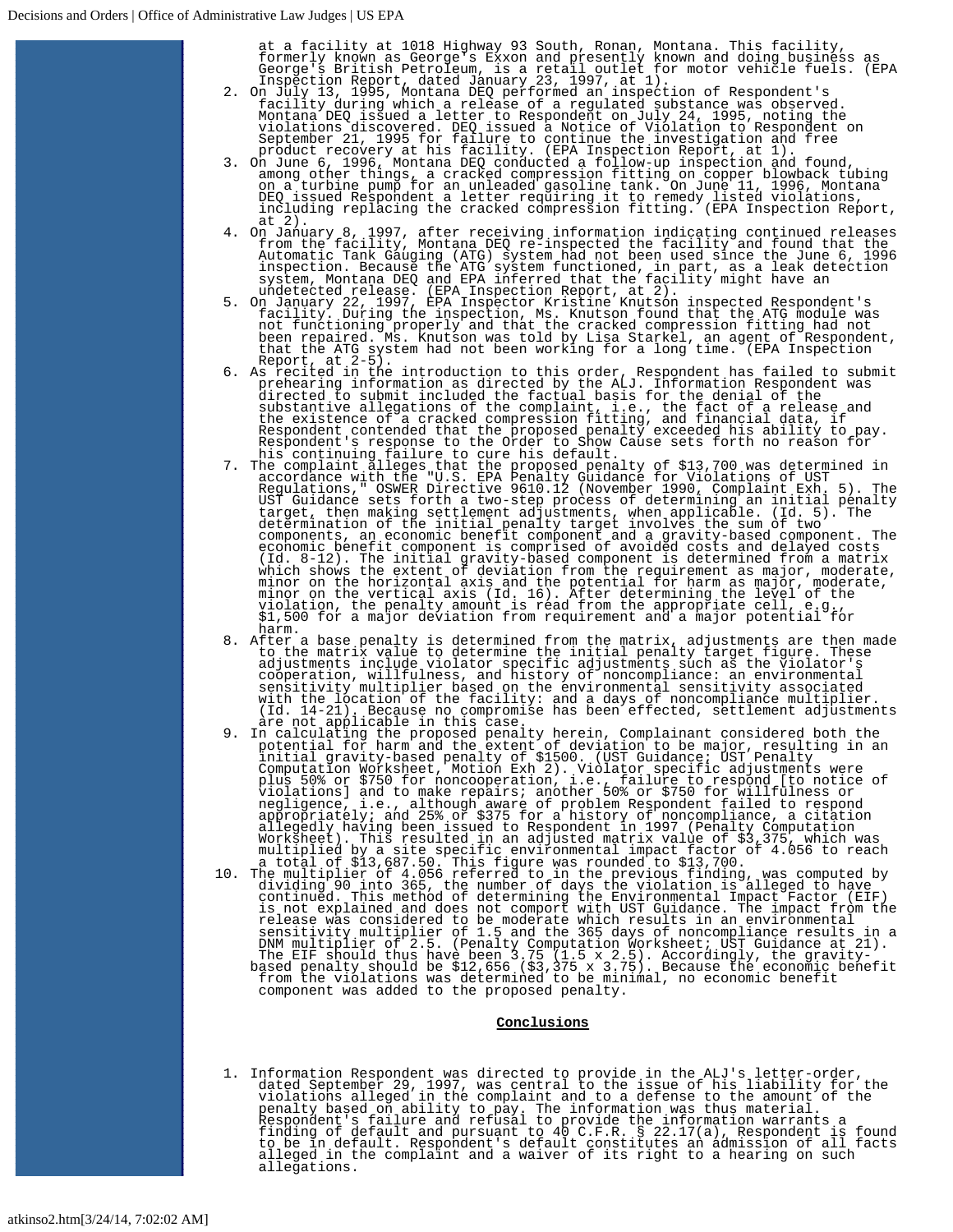- 2. Respondent has violated Section 9003 of RCRA, 42 U.S.C. § 6991b, and 40 C.F.R. §§ 280.60 and 280.33, as set forth above and as alleged in the
- complaint.<br>3. In accordance with RCRA § 9006(d)(2)(C), 42 U.S.C. § 6991e(d)(2), Respondent<br>is liable for a civil penalty for the violations found herein. The penalty<br>of \$13,700 proposed by Complainant, however, does not co
- assessed.<br>4. In accordance with section 9003(h) and 9006 of RCRA, 42 U.S.C 4. In accordance with section 9003(h) and 9006 of RCRA, 42 U.S.C. §§ 6991b(h) and 6991e, Respondent will be ordered to perform the activities listed in the proposed compliance order in the complaint. The initial step of th

## **Discussion**

Although Respondent's July 29, 1998 letter is a tardy response to the Order to Show Cause, the assertion that information required by the prehearing order was not available at the time the information was to be submitted affords no reason or explanation for failing to submit the information at a later time. Respondent has not submitted the information or indicated in any way that the information will be forthcoming.

In order for a default order to ensue, the ALJ must conclude that Complainant has established a prima facie case of liability against the respondent.  $\frac{(3)}{2}$  $\frac{(3)}{2}$  $\frac{(3)}{2}$  To establish a prima facie case of liability, Complainant must present evidence "sufficient to establish a given fact ... which if not rebutted or contradicted, will remain sufficient ... to sustain judgment in favor of the issue which it supports, but which may be contradicted by other evidence." Black's Law Dictionary 1190 (6th. ed. 1990). Complainant must demonstrate both the occurrence of each alleged violation and the responsibility of each named respondent for those violations.

As indicated in the June 30, 1998 Order to Show Cause, Complainant's Prehearing Exchange establishes a prima facie case that Respondent had failed to replace a cracked compression fitting on copper blowback tubing on a turbine pump for an unleaded gasoline tank. Additionally, the Respondent failed to respond to the release of a regulated substance despite having been notified of the release by the Montana DEQ. These allegations are substantiated by the report of the EPA's January 22, 1997 inspection of Respondent's station and its attachment, the report of the Montana DEQ's June 11, 1996 inspection. As such, Complainant has established the prima facie case necessary for the issuance of a default order. Moreover, by its default, Respondent has waived his right to contest these facts.

Although Rule 22.17(a) provides that upon entry of an order of default, the penalty proposed in the complaint shall become due and payable without further proceedings within 60 days, the propriety of the proposed penalty of \$13,700 warrants further scrutiny. The courts have made it clear that notwithstanding a respondent's default, the statutory factors in determining the amount of the penalty must be considered. Katzson Brothers, Inc. v. U.S. EPA, 839 F.2d 1396 (10th Cir. 1988). Moreover, the Environmental Appeals Board has held that, notwithstanding the cited proviso of Rule 22.17(a), the Board is under no obligation to blindly assess the penalty proposed in the complaint. Rybond, Inc., RCRA (3008) Appeal No. 95-3, 6 E.A.D. 614 (EAB, November 8, 1996).

Section  $6991e(c)$  of the Act, 42 U.S.C. §  $6991e(c)$ , sets forth two factors the Administrator is to consider in determining a "reasonable" penalty, i.e., the seriousness of the violation and any good faith efforts to comply with the applicable requirements. It is concluded that the initial gravity-based penalty of \$3,375 was determined in accordance with the EPA Penalty Guidance For Violations of UST Regulations and appropriately considers the presence [absence] of Respondent's good faith efforts to comply with the applicable requirements. It is further concluded that the environmental impact factor multiplier of 3.75 as calculated herein is in accordance with the UST Guidance and properly takes into account the seriousness of the violations. This results in a penalty of \$12,656, which is considered to be reasonable.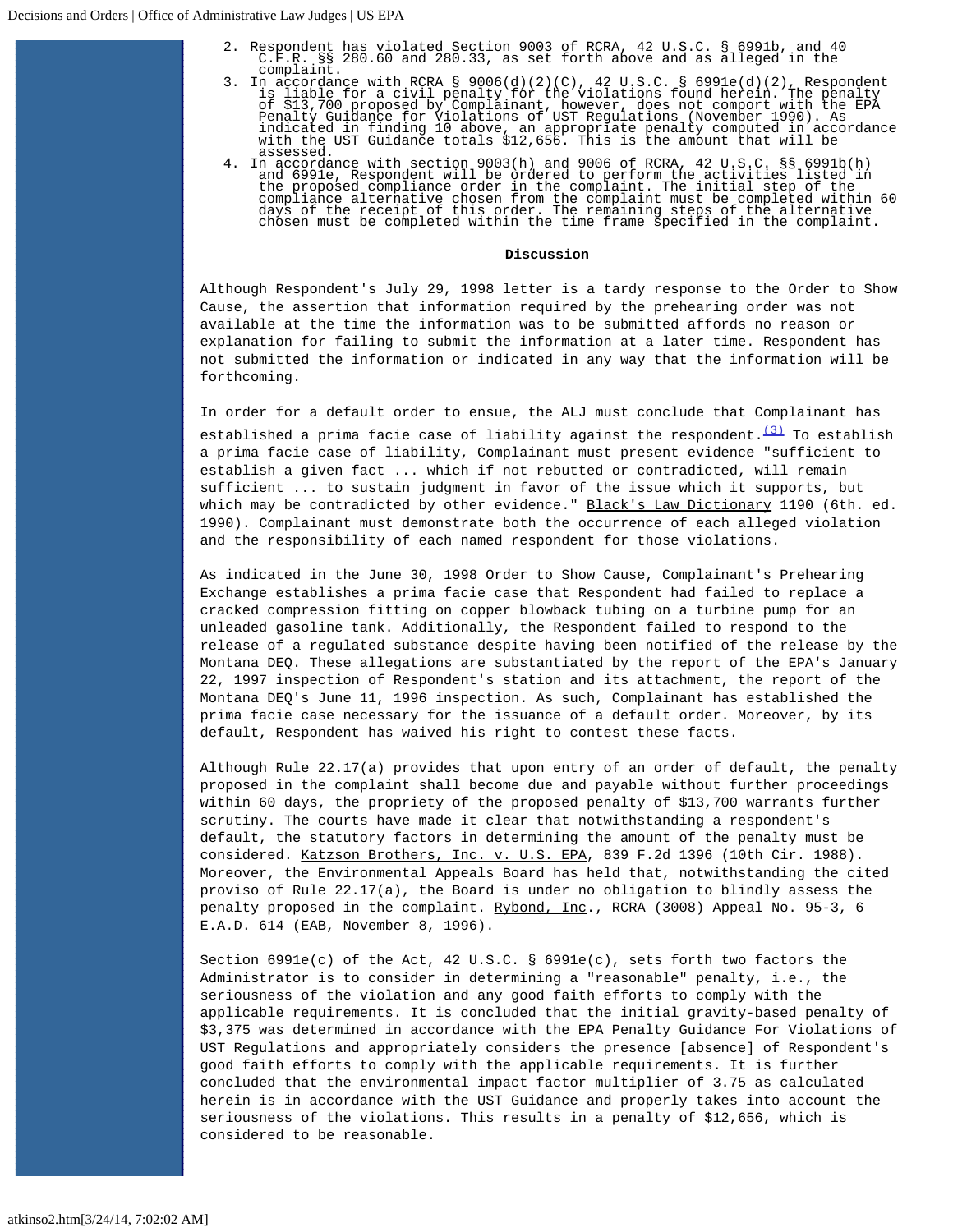Remaining for consideration is Respondent's ability [inability] to pay the penalty so determined. Although the Act does not require consideration of this factor, inability to pay is discussed in the UST Guidance (Id. 23). The EPA inspection report refers to Respondent's claims of financial problems and it may well be that Respondent could have demonstrated his inability to pay the \$12,656 penalty or some portion thereof had he chosen to actively defend the complaint. However, the record before me affords no evidentiary basis for any such a reduction and Respondent, by its default, has waived the right to present evidence contesting the penalty. The penalty of \$12,656 will be assessed.

## **Order**

Respondent, George Atkinson (d/b/a George's British Petroleum), having violated Section 9003 of RCRA, 42 U.S.C. § 6991b, and 40 C.F.R. §§ 280.60 and 280.33 as alleged in the complaint, a penalty of \$12,656 is assessed against him in accordance with Section  $9006(d)(2)$  of the Act  $(42 \text{ U.S.C. } 6991e(d)(2))$ . Additionally, Respondent is ordered to complete the requirements of one of the alternate compliance orders specified in the complaint. Respondent is to inform Complainant of the alternative chosen and the initial step of the compliance alternative chosen from the complaint must be completed within 60 days of the receipt of this order. The remaining steps of the alternative chosen must be

completed within the time frame specified in the complaint. $\frac{(4)}{4}$  $\frac{(4)}{4}$  $\frac{(4)}{4}$  Complainant is to make itself available to facilitate Respondent's efforts to comply with the alternative chosen. Payment of the full amount of the penalty shall be made by sending a certified or cashier's check in the amount of \$12,656 payable to the Treasurer of the United States to the following address within 60 days of the date of this order:

Regional Hearing Clerk EPA - Region VIII P.O. Box 360859 Pittsburgh, PA 15251-6859

Dated this  $26^{TH}$  day of October 1998.

Original signed by undersigned \_ Spencer T. Nissen Administrative Law Judge

<span id="page-4-0"></span>1. Although the answer does not elaborate on the bases for the alleged jurisdictional deficiencies in the complaint, Respondent presumably was referring to the fact that the facility is located on an Indian reservation.

<span id="page-4-1"></span>2. Inasmuch as the complaint alleges that the inspection was with the consent of the Respondent, it is probable that the denial was directed to that allegation rather than to the fact an inspection occurred.

<span id="page-4-2"></span>3. A default order must include "findings of fact showing the grounds for the order, conclusions regarding all material issues of law or discretion, and the penalty which is recommended to be assessed." 40 C.F.R. § 22.17(c).

<span id="page-4-3"></span>4. In accordance with Rule 22.17(b) (40 C.F.R. Part 22), this order constitutes an initial decision, which unless appealed to the Environmental Appeals Board in accordance with Rule 22.30 or unless the EAB elects to review the same sua sponte as therein provided, will become the final decision of the EAB and of the Agency in accordance with Rule 22.27(c).